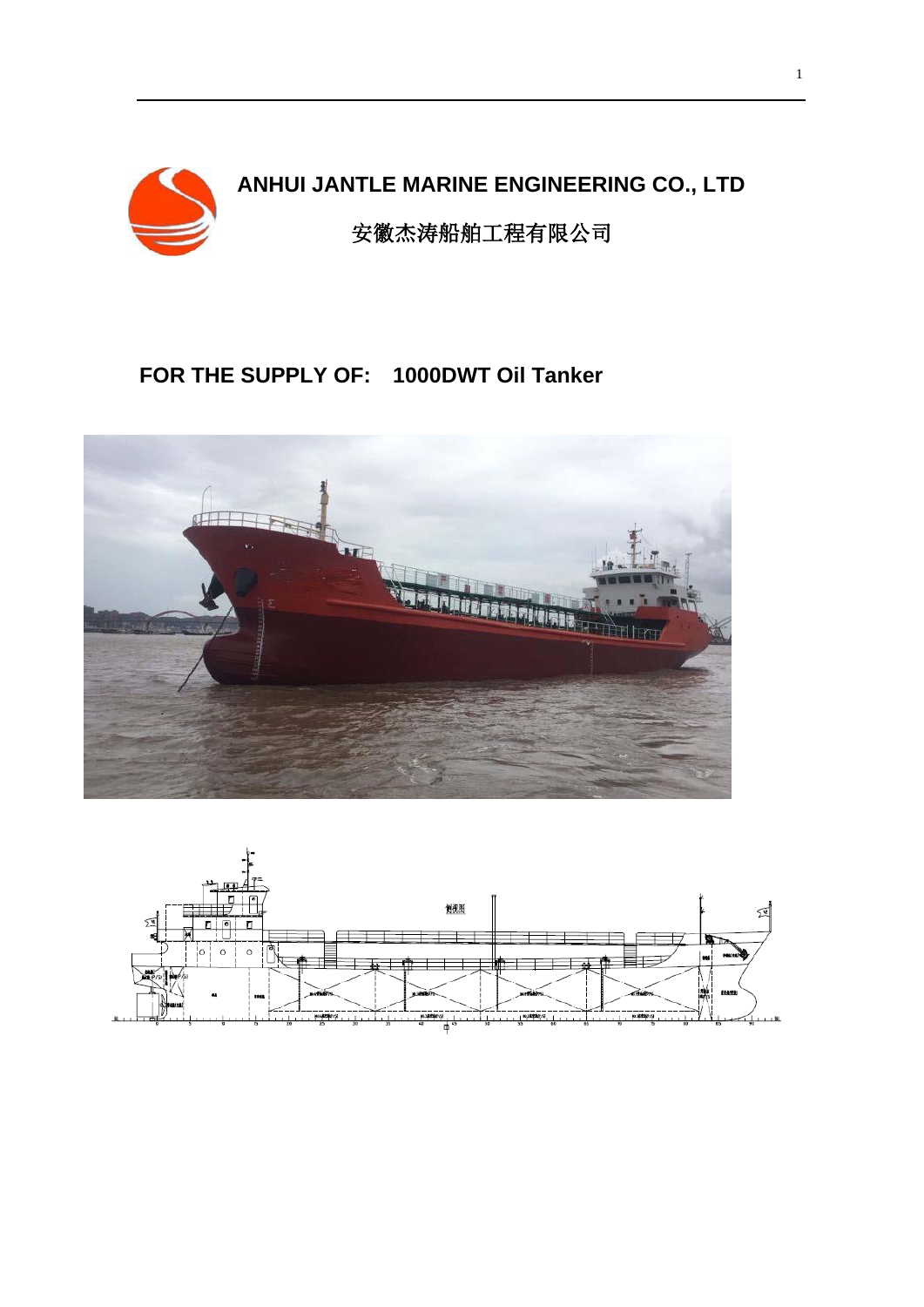## **Specification for 1000DWT Oil Tanker**

### **Principal Particulars** 主尺度

Length o.a 主体长:53.20m Length w.l 设计水线间长:50.55m Breadth Moulded 型宽:9.20m Depth Moulded 型深:4.20m Draft Design 设计吃水:3.60m Dead Weight 载重吨: 1000DWT Service Speed 航速:8.9kn Flash point :  $\geq 60^\circ$ Navigation Area 航区: A1+A2 Class Notation: ZC

#### **Main Equipments** 主设备

1. Main Engine: 218kw @ 1000rpm 6190ZLC1-2 **Maker: Jinan China**

2. Gearbox & Coupling: HCD600A, 5:1 **Maker:Hangzhou Advance**

3.Generator Sets: 1\*83kW, AC400V, 50Hz/S6135CZ **Maker: Zibo China**

Harbour Generator: 1 \* 39kW, AC400V, 50Hz /ZH4100D **Maker: Zibo China**

4.Sewage Treatment Plant Capacity:15P **Maker: Jiangsu Dongtai** 

5. Bilge water oil separator Capacity: $0.5 \text{ m}^3/\text{h}^*0.3 \text{MPa}$ **Maker: Shanghai Zhiming**